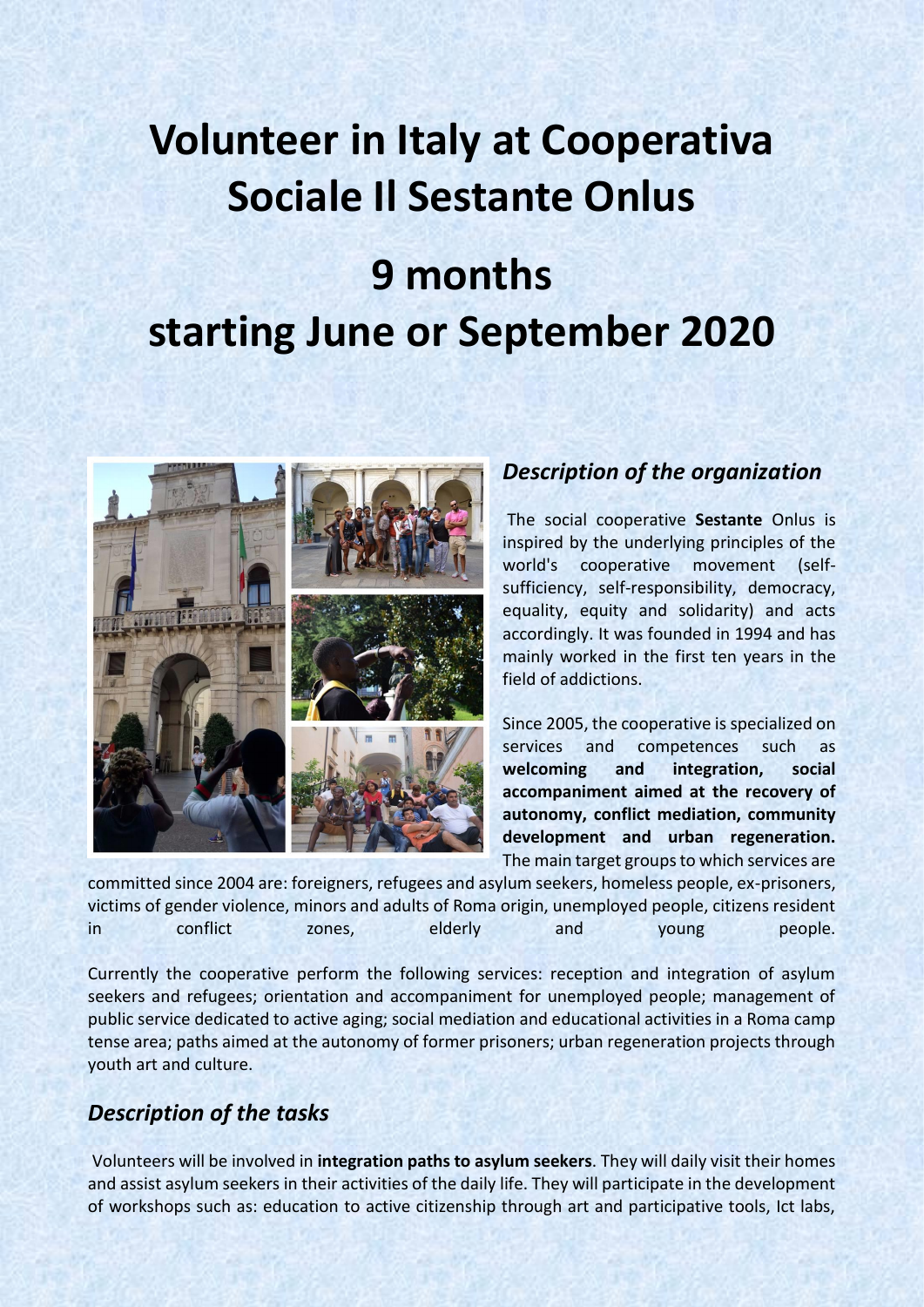ecological cleanings, international cuisine and healthy eating, sports activities as a health education tool, craft workshops, periodicals reading, movie reviews, language exchanges etc. These actions are aimed to involve the local community, within which accommodations are located, in networks of knowledge and solidarity. They will also accompany the asylum seekers at the major centers of public service for issuing or renewing documents, medical examinations, guidance activities on the territory; training activities focused on orientation to work (artisanal workshops, visits to associations, cv drafting and work research), civic education, food and health education.

#### *Working time*

The working time is **5 days** a week, maximum **35 hours** a week. The volunteers will have **2 days off** a week, **not always during the weekend**, depending on the activities the volunteers will be involved in.

#### *Accommodation, food and transport arrangements*

The volunteer will live in a **shared flat in Padova** with other international volunteers or local/Italian people, will live in a single or double room upon availability and have the use of a kitchen, bathroom and of the common spaces of the house (wi-fi is not always guaranteed). He/She will monthly receive some **money** to buy **food and** the **pocket money**. He/She will have a **bus card** to move around in the city.

### *Training during the project*

A part from the **OLS** provided by the program, we will offer internal Italian course and help the volunteer to find an integrative Italian language course in Padova, if needed. The volunteer will receive specific training about the topic of **integration of refugees** and related topics (educative relationship and educative projects, team working, mediation of conflicts, participative tools).

# *Volunteer profile*

**Volunteers with different backgrounds** such as age, gender, previous experience, study path, and so on will be welcome. And there will be **no discrimination against gender, religion, political or sexual orientation**. However, the knowledge of Italian language will be appreciated.

The choice of volunteers will be made on the basis of their **motivation**, interest in the scope of intervention of the host organization and the willingness to play an active role in their project. In this way it is granted that there will be a positive result both for the volunteer, and for the beneficiaries of the project, as well as for the host organization.